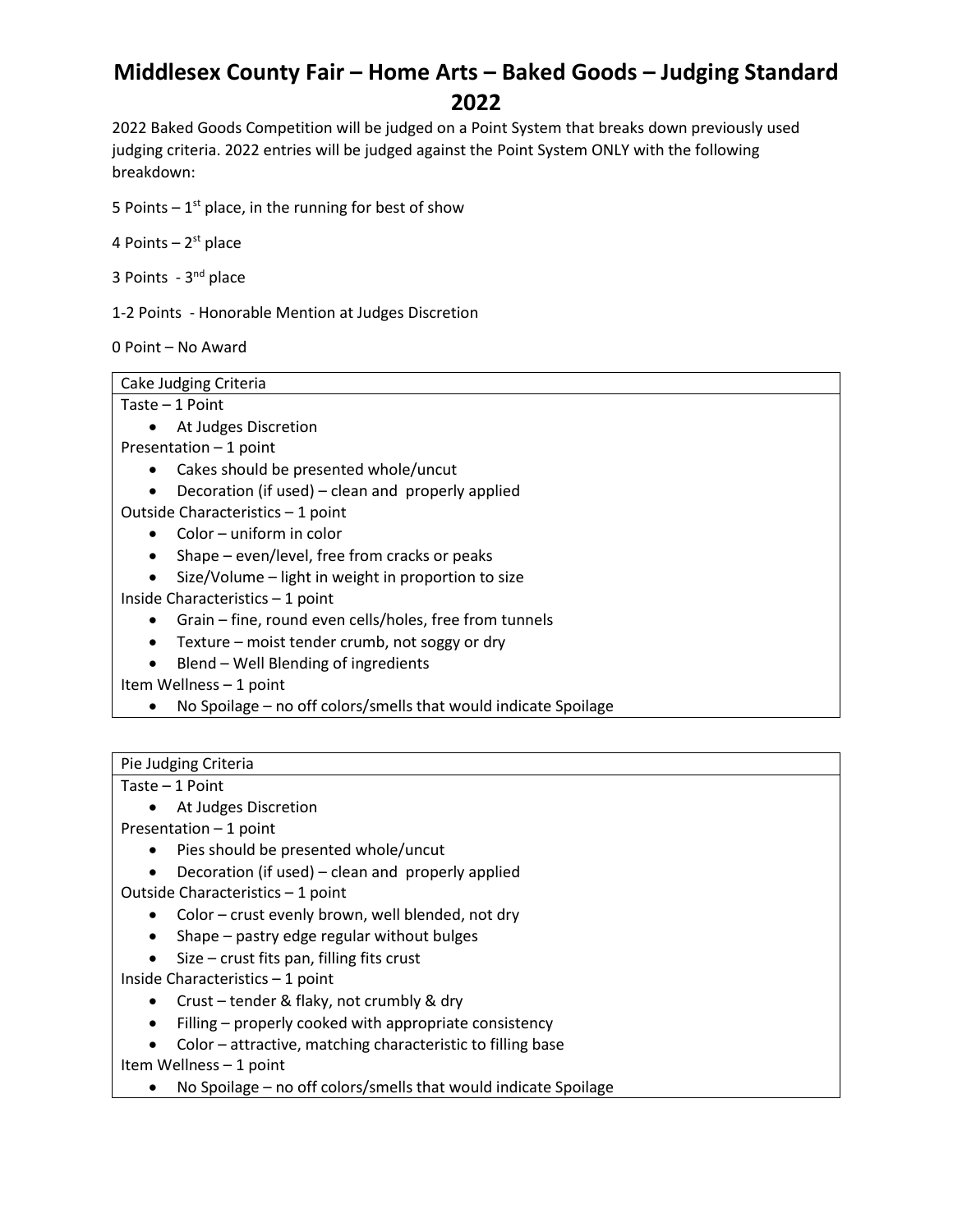Bread Judging Criteria – Quick Breads

Taste – 1 Point

• At Judges Discretion

Presentation – 1 point

- Bread should be presented whole/uncut
- Decoration (if used) clean and properly applied

Outside Characteristics – 1 point

- Top Rough w/ slight sheen, may have shallow length-wise crack
- Sides Straight Sides
- Color Even browning distinctive of variety

Inside Characteristics – 1 point

• Crust – Thin

• Interior – Distinctive of variety, moist & tender with medium cell walls evenly distributed Item Wellness – 1 point

• No Spoilage – no off colors/smells that would indicate Spoilage

Bread Judging Criteria – Yeasted Breads

Taste – 1 Point

• At Judges Discretion

Presentation – 1 point

- Bread should be presented whole/uncut
- Decoration (if used) clean and properly applied

Outside Characteristics – 1 point

- Top Evenly round & smooth
- Sides Even 'shred' should be visible
- Color Top Golden Brown, Side Pale Brown

Inside Characteristics – 1 point

- Crust Approx 1/8" thick, crisp & tender
- Interior Distinctive of variety, Light in weight, thin cell walls with medium gas holes evenly distributed creating a moist & resilient interior

Item Wellness – 1 point

• No Spoilage – no off colors/smells that would indicate Spoilage

### Taste – 1 Point

• At Judges Discretion

Presentation – 1 point

- Biscuits should be presented in group whole/uncut
- Decoration (if used) clean and properly applied
- Outside Characteristics 1 point
	- Top Flat and slightly rounded
	- Sides Straight Sides
	- Color Pale Golden Brown Top, light sides

Inside Characteristics – 1 point

• Color – Creamy White or even color distinctive of variety

Biscuits Judging Criteria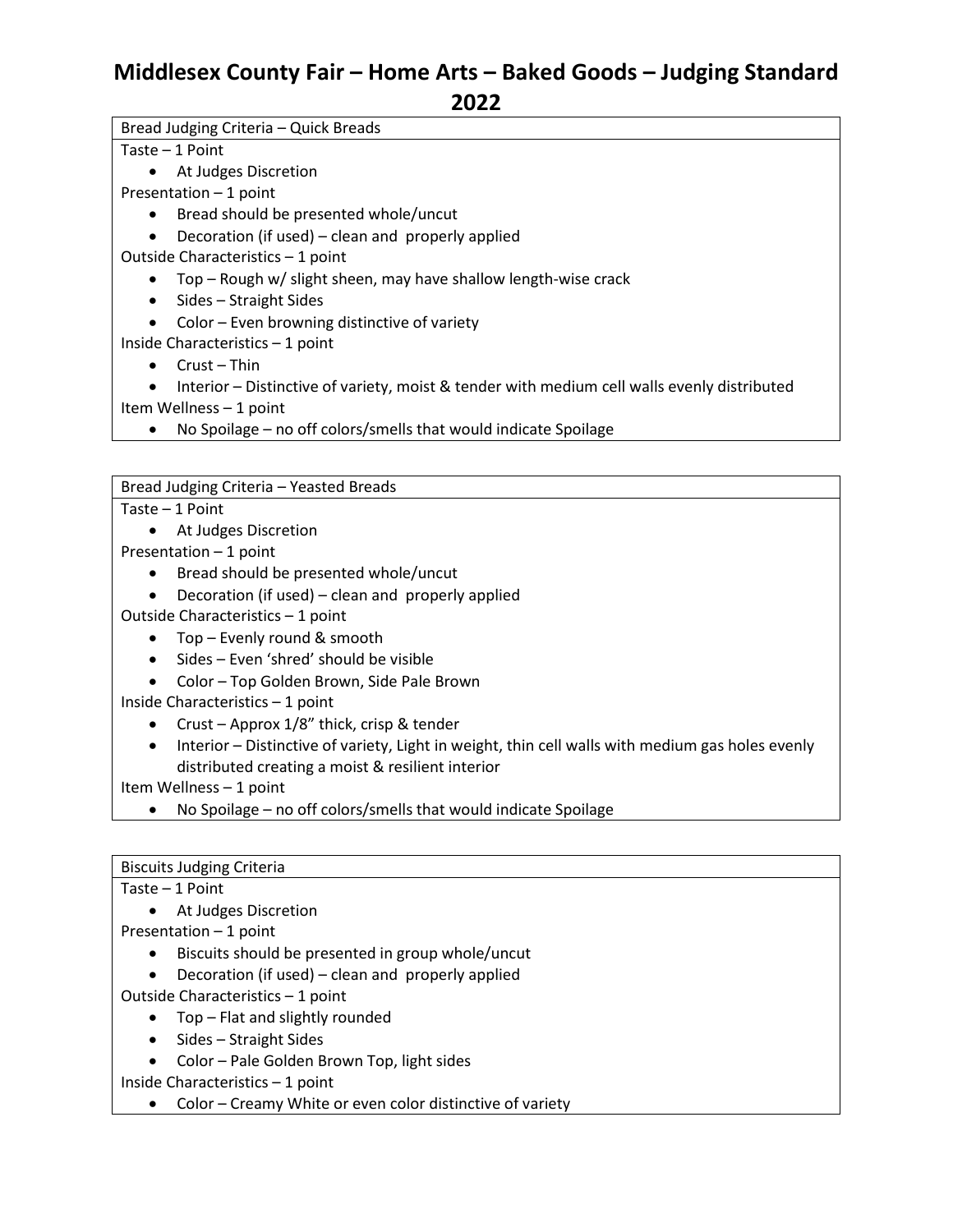**2022**

- Crust Thin & crisp on top & bottom
- Interior Slightly moist crumb with thin cell walls with small gas holes

Item Wellness – 1 point

• No Spoilage – no off colors/smells that would indicate Spoilage

Muffins Judging Criteria

Taste – 1 Point

• At Judges Discretion

Presentation – 1 point

- Muffins should be presented in group whole/uncut
- Decoration (if used) clean and properly applied

Outside Characteristics – 1 point

- Top Cauliflower-like, rough & pebbled, thin, slightly rounded
- Shape Uniformed shape & size
- Color Even browning distinctive of variety

Inside Characteristics – 1 point

- Color Distinctive of ingredients
- Interior Tender with medium cell walls evenly distributed

Item Wellness – 1 point

• No Spoilage – no off colors/smells that would indicate Spoilage

Cookies Judging Criteria

Taste – 1 Point

• At Judges Discretion

Presentation – 1 point

- Cookies should be presented in group whole/uncut
- Decoration (if used) clean and properly applied

Outside Characteristics – 1 point

- Top Rough; rounded or smooth, depending on ingredients
- Shape Uniform size & shape
- Color Delicate brown top and bottom; no flour streaks

Inside Characteristics – 1 point

- Drop & Bar Soft, chewy; interior tender
- Rolled Crisp exterior with tender moist interior
- Refrigerator Chrisp, crunchy

Item Wellness – 1 point

• No Spoilage – no off colors/smells that would indicate Spoilage

#### Cupcake Judging Criteria

Taste – 1 Point

• At Judges Discretion

Presentation – 1 point

- Cupcakes should be presented in group whole/uncut
- Decoration (if used) clean and properly applied